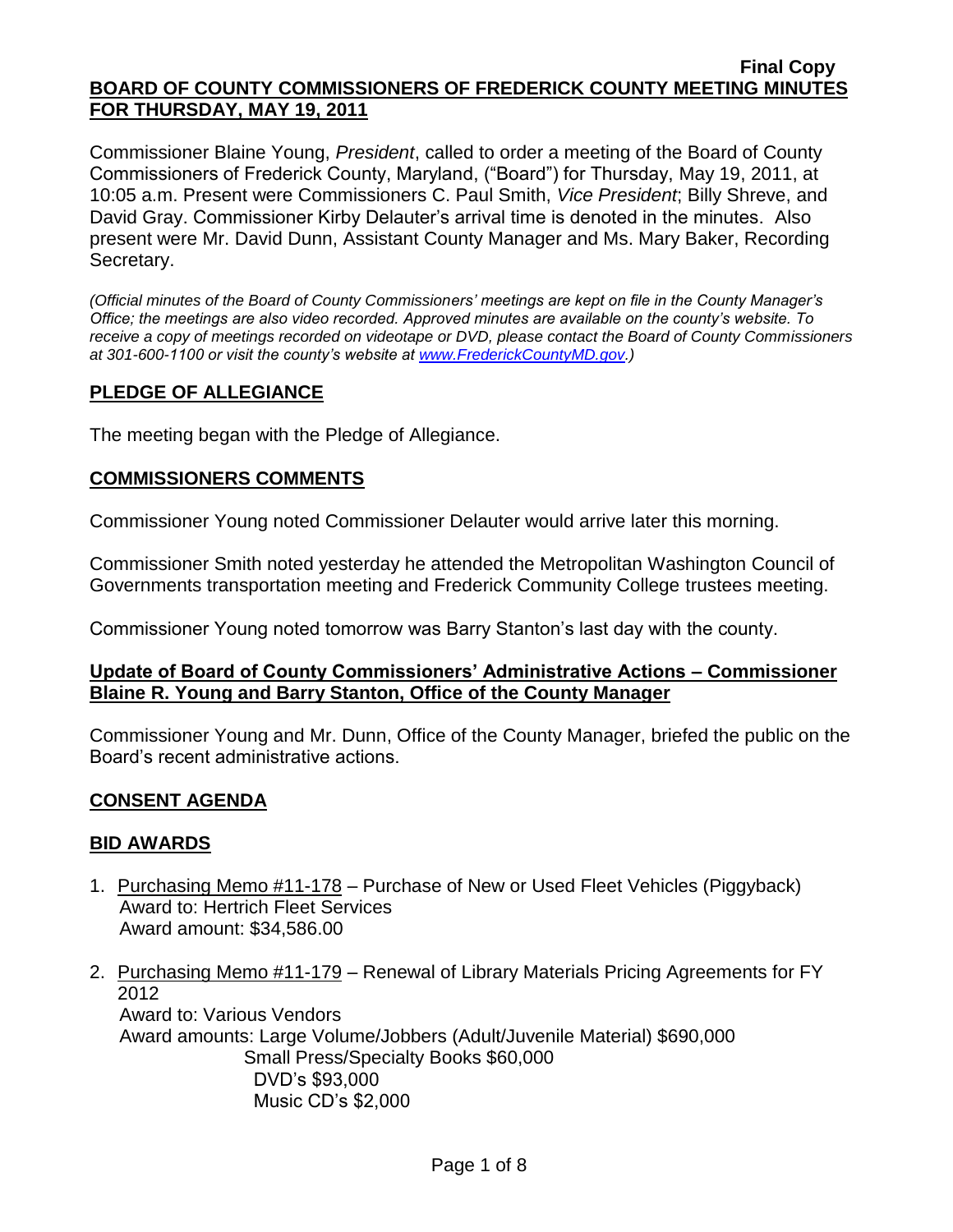- 3. Purchasing Memo #11-180 Restroom Paper Products and Dispensers (Piggyback) Award to: Fitch Company, Inc. Award amount: \$29,500 (Annual Expenditure)
- 4. Purchasing Memo #11-181 Sole Source Agreement for Electronic Databases Award to: Various Vendors Award amount: Up to \$145,000
- 5. Purchasing Memo #11-184 Sole Source Agreement for Books on CD's Award to: Various Vendors Award amount: Up to \$50,000
- 6. Purchasing Memo #11-185 Books on CD Pricing Agreements Renewals for FY 2012 Award to: Various Vendors Award amount: Up to \$150,000

# **BUDGET TRANSFER**

1. #BT-11-156, Housing, Citizens Services Division

# **GRANT**

1. Emergency Number Systems Board Grant Funding - Chip Jewell, Emergency Management Division

Commissioner Gray moved approval of the consent agenda as presented. Commissioner Smith seconded the motion that passed 4-0 with Commissioner Delauter absent.

## **WORKSESSION**

# **Introduction of Mollie Byron, Capital Area Coordinator, Governor's Office – Commissioner Blaine Young**

Commissioner Young introduced Ms. Byron.

## **Police Week Proclamation**

Commissioner Young presented the proclamation.

## **Safe Boating Week**

Commissioner Gray presented the proclamation.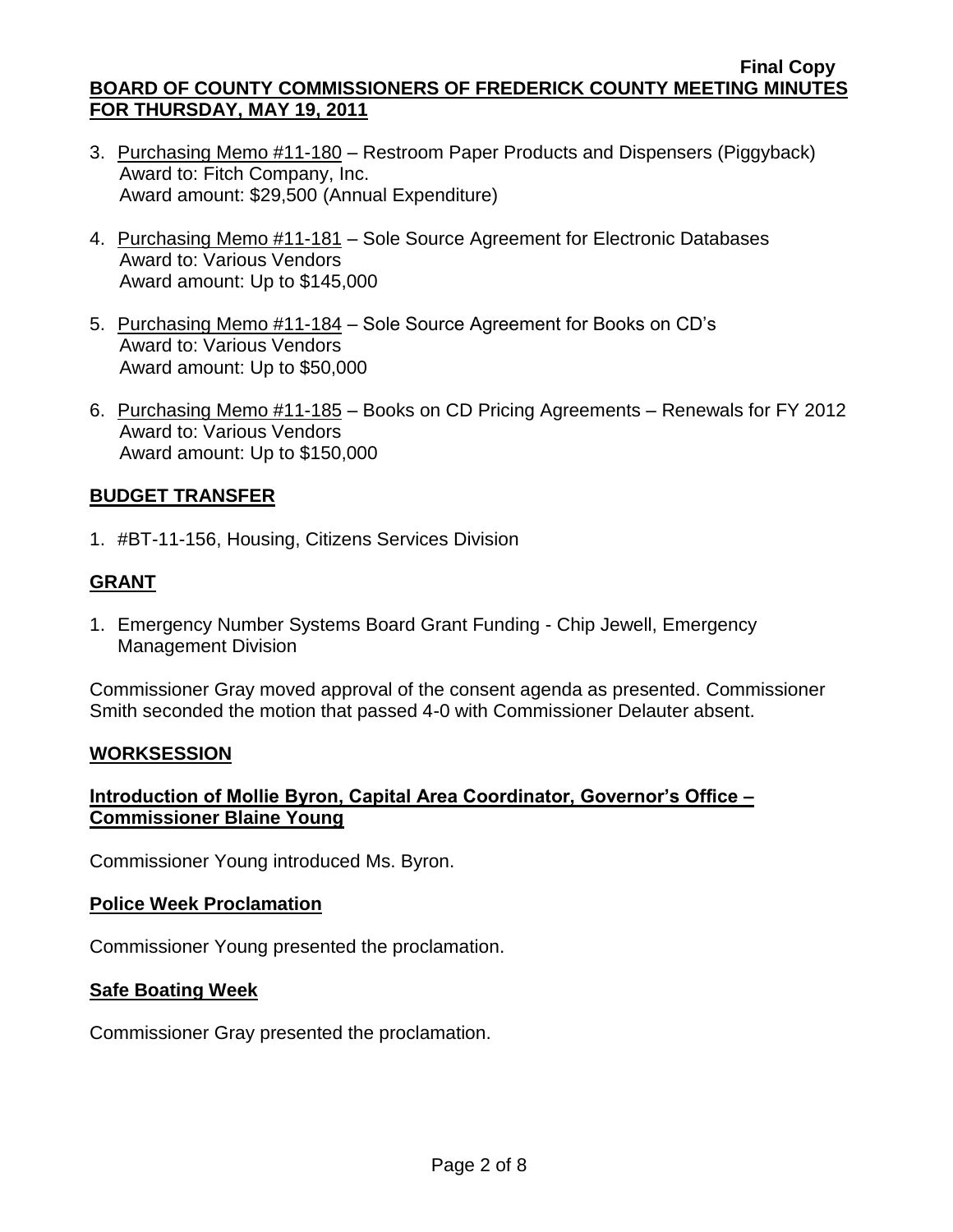#### **Bike to Work Day Proclamation**

Commissioner Shreve presented the proclamation.

#### **ADMINISTRATIVE BUSINESS**

Approval of Board of County Commissioners' Meeting Minutes

Commissioner Smith requested verbiage change clarifying his motion for the open minutes of May 5, 2011, and requested to pull the closed session of May 5, 2011, for a clarification on the motion he made.

Commissioner Smith moved approval of the following list of minutes excluding the closed session minutes from May 5, 2011, and including the clarification to the open minutes of May 5, 2011. Commissioner Gray seconded the motion that passed 4-0 with Commissioner Delauter absent.

- Thursday, April 7, 2011
- Thursday, April 7, 2011, Closed Session  $\ddot{\bullet}$
- Thursday, April 21, 2011
- Thursday, April 21, 2011, Closed Session
- Tuesday, April 26, 2011
- Thursday, April 28, 2011  $\blacklozenge$
- Thursday, April 28, 2011, Closed Session  $\ddot{\bullet}$
- Tuesday, May 3, 2011, Evening
- $\bullet$ Thursday, May 5, 2011

## **Bid Award - Purchasing Memo #11-182, Amendment #4 to Agreement with LW Consulting for Business Office Consulting and Budget Transfer – Hal Good, Finance Division**

Mr. Good presented the proposed purchasing memo.

Commissioner Gray moved approval of Purchasing Memo #11-182 and associated budget transfer as presented. Commissioner Shreve seconded the motion that passed 4-0 with Commissioner Delauter absent.

## **Bid Award - Purchasing Memo #11-183, Sole Source Contract for Legal Counsel-Medicaid Collections, Eligibility and Reimbursement and Budget Transfer – Hal Good, Finance Division**

Mr. Good presented the proposed purchasing memo.

Commissioner Smith moved approval of Purchasing Memo #11-183 and associated budget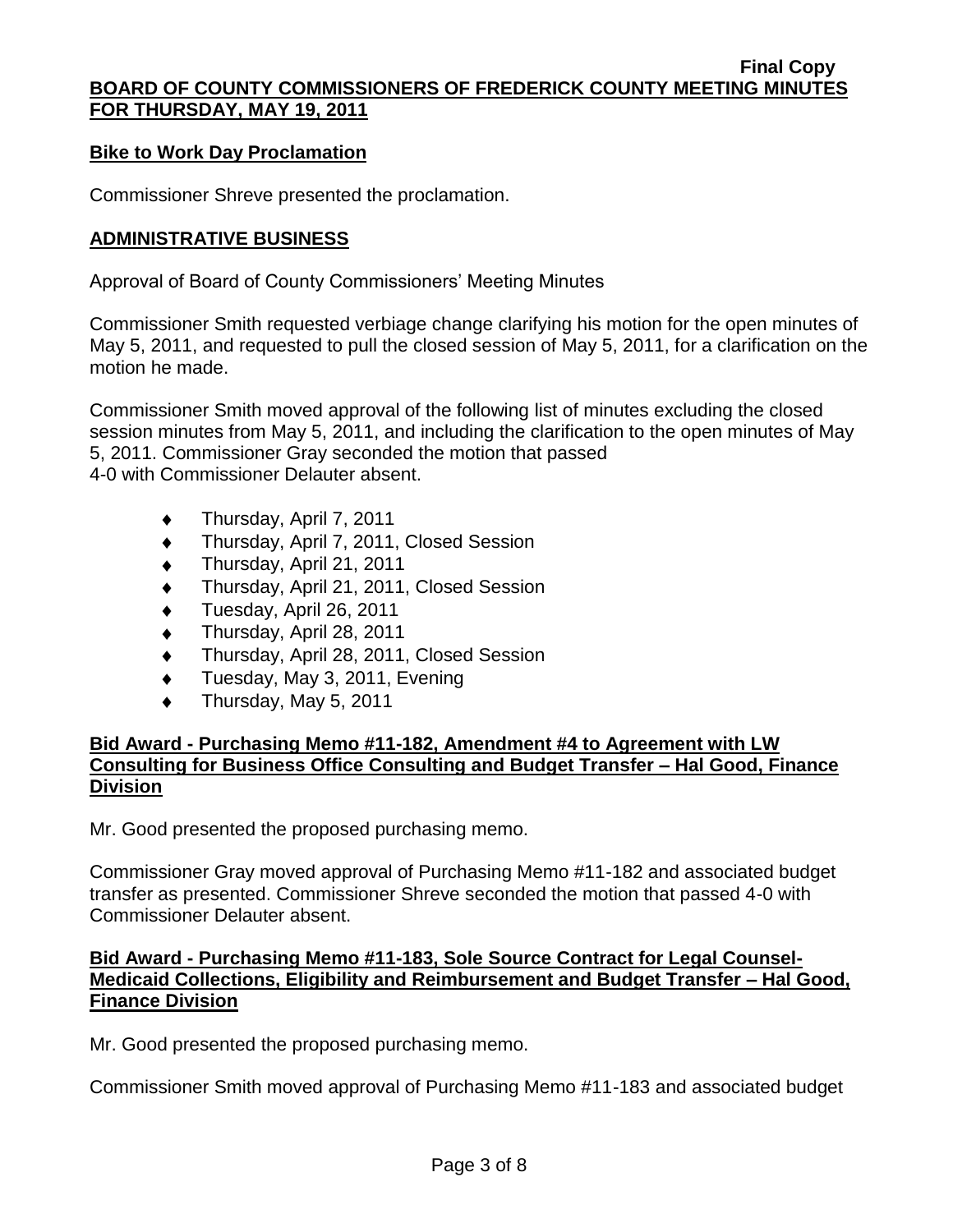transfer as presented. Commissioner Shreve seconded the motion that passed 4-0 with Commissioner Delauter absent.

## **Updated Status of FY 2012 Operating Budget Adjustments - Mike Gastley, Finance Division**

Ms. Kelly Weaver, Finance Division, presented the proposed adjustments.

Commissioner Shreve moved approval of the adjustments as presented. Commissioner Smith seconded the motion that passed 4-0 with Commissioner Delauter absent.

#### **Adoption of the Property Tax Rate and The Electric Lighting Tax Rates (Braddock Heights and New Addition Districts) for FY 2012 - Mike Gastley, Finance Division**

Ms. Kelly Weaver, Finance Division, presented the property tax rate.

Commissioner Smith moved to adopt the property tax rate as presented. Commissioner Shreve seconded the motion that passed 4-0 with Commissioner Delauter absent.

Ms. Weaver presented the electric lighting tax rates.

Commissioner Smith moved to adopt the electric lighting tax rates as presented. Commissioner Gray seconded the motion that passed 4-0 with Commissioner Delauter absent.

## **Interagency Information Technologies (IIT) Cost to Municipalities - Sherry Weakley, Interagency Information Technologies Division**

Ms. Weakley presented the costs to municipalities (City of Brunswick, the City of Frederick, and the Town of Thurmont).

Commissioner Smith moved to establish the memorandum of understanding to identify county IT services and the county cost allocation plan as presented. Commissioner Shreve seconded the motion that passed 4-0 with Commissioner Delauter absent.

## **Proposed Pilot Program for Revised Water and Sewer Public Improvement Agreement - Chuck Nipe, Public Works Division and Rod Winebrenner, Utilities and Solid Waste Management Division**

Mr. Nipe and Mr. Winebrenner presented the proposed pilot agreement.

Commissioner Shreve moved approval of the public improvements agreement to be used in the implementation of the pilot program as presented including allowing staff flexibility to make adjustments as necessary. Commissioner Smith seconded the motion that passed 3-1 with Commissioner Gray opposed and Commissioner Delauter absent.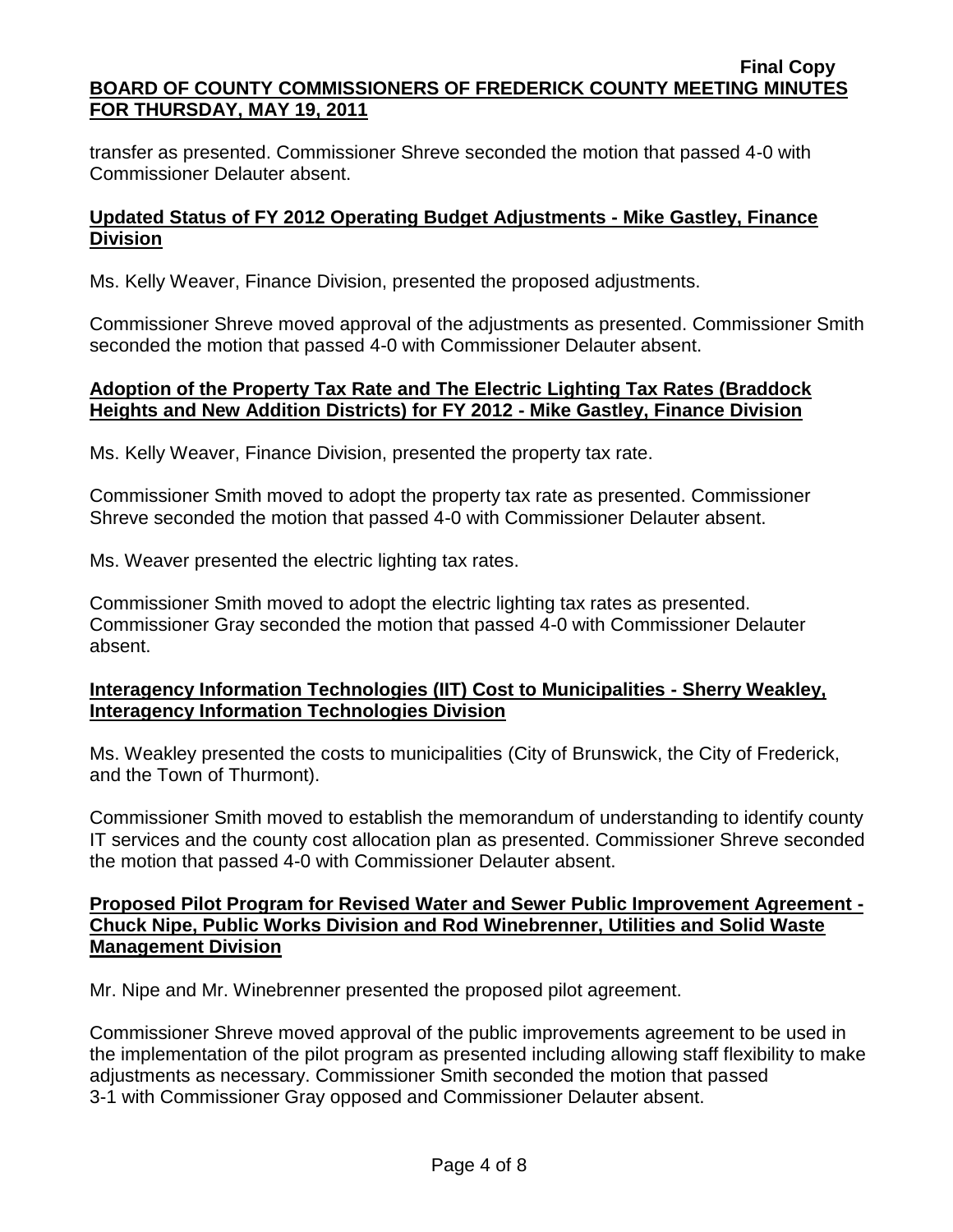## **Initiation of Countywide Comprehensive Land Use Plan Designation and Comprehensive Zoning Process - Eric Soter, Community Development Division**

Mr. Soter presented the proposed initiation of the zoning process.

Commissioner Smith moved to initiate the comprehensive land use plan designation and comprehensive zoning process. Commissioner Shreve seconded the motion that passed 3-1 with Commissioner Gray opposed and Commissioner Delauter absent.

## **Critical Farms Program - Coblentz-Oakland Farm, LLC/Strite Land Swap Request - Anne Bradley, Community Development Division**

Ms. Bradley presented the swap request.

Commissioner Gray moved approval of the swap request as presented. Commissioner Smith seconded the motion that passed 4-0 with Commissioner Delauter absent.

(Commissioner Delauter arrived to the meeting.)

## **WORKSESSION**

## **Commission on Aging Annual Report - Louise Lynch, Commission on Aging**

This item was rescheduled to a later date.

## **FY 2011/2012 Maryland Agriculture Land Preservation Fund (MALPF) Matching Commitment - Anne Bradley, Community Development Division**

Ms. Bradley presented the commitment request.

Commissioner Gray moved approval to commit \$1,000,000 in agricultural transfer tax revenue and informing MALPF that Frederick County may be willing to exceed the 40% match for use of county funds in order for more offers to be made, if possible. Commissioner Shreve seconded the motion that passed 5-0.

## **Third Quarter 2010 Financial Report - Erin White, Finance Division**

Ms. White and finance staff presented the third quarter 2010 financial report.

No action was taken on this item.

## **Waste to Energy Briefing - Mike Marschner, Office of the County Manager**

Mr. Marschner and Ms. Robin Davidov, Northeast Maryland Waste Disposal Authority, presented the briefing.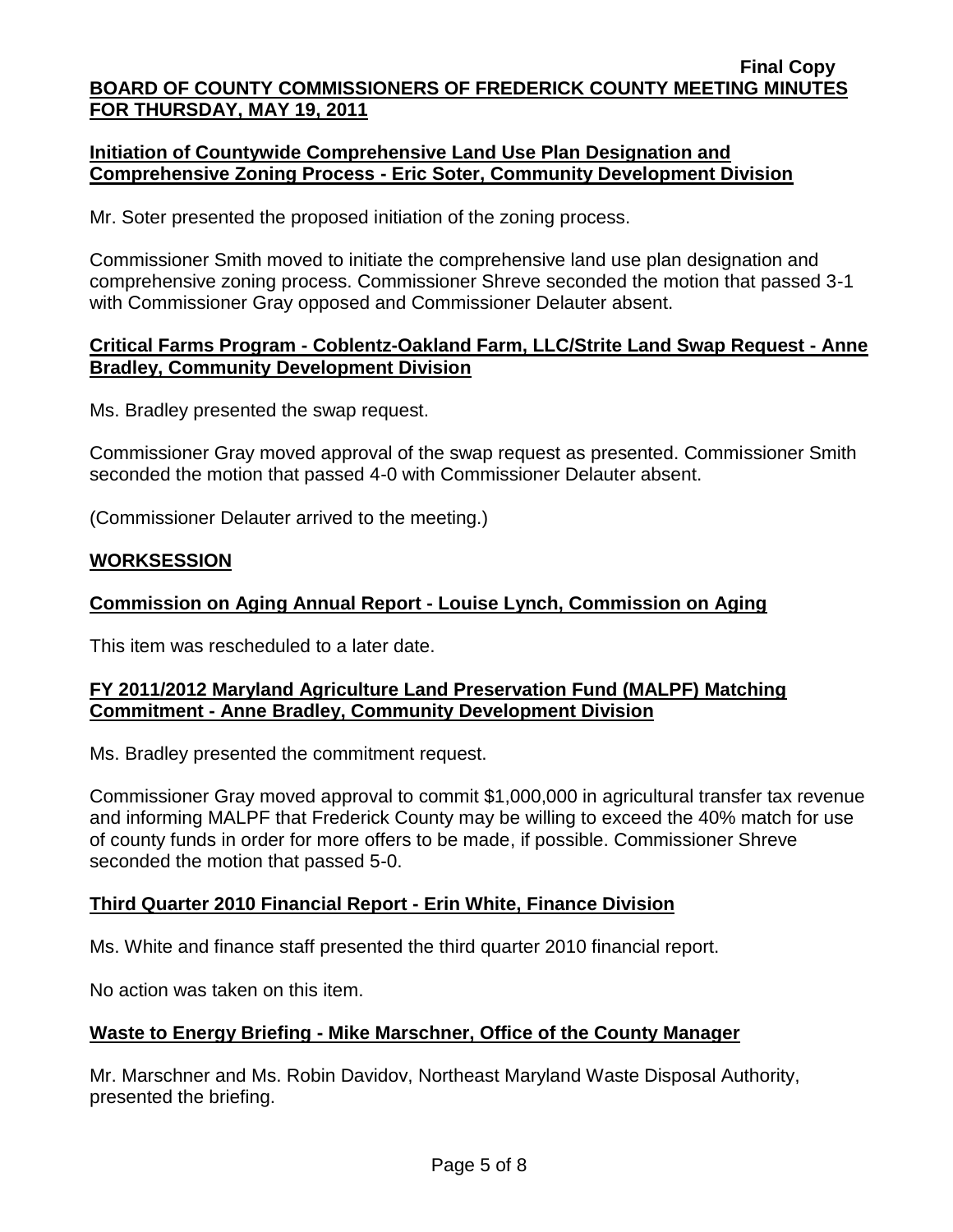Public comment was taken from:

**Mary Posey** 

No action was taken on this item.

## **Response Letter to Horacio Tablada, Maryland Department of the Environment-Refuse Disposal Permit Application - Mike Marschner, Office of the County Manager**

Mr. Marschner and Ms. Robin Davidov, Northeast Maryland Waste Disposal Authority, presented the application.

Commissioner Gray moved approval for the Board to sign the letter. Commissioner Smith seconded the motion that passed 5-0.

## **COMMISSIONERS COMMENTS**

None.

# **PUBLIC COMMENTS – (5 MINUTE PRESENTATION)**

None.

## **QUESTIONS - PRESS**

■ Meg Tully, The Frederick News-Post

## **CLOSED SESSION**

Commissioner Smith moved to proceed into closed session in accordance with Maryland Annotated Code State Government Article § 10-508(a)(7) To consult with counsel to obtain legal advice on a legal matter; and (8) To consult with staff, consultants, or other individuals about pending or potential litigation. Commissioner Shreve seconded the motion that passed 5-0.

## **ADJOURN**

The meeting adjourned at 1:50 p.m.

Mary E. Baker Recording Secretary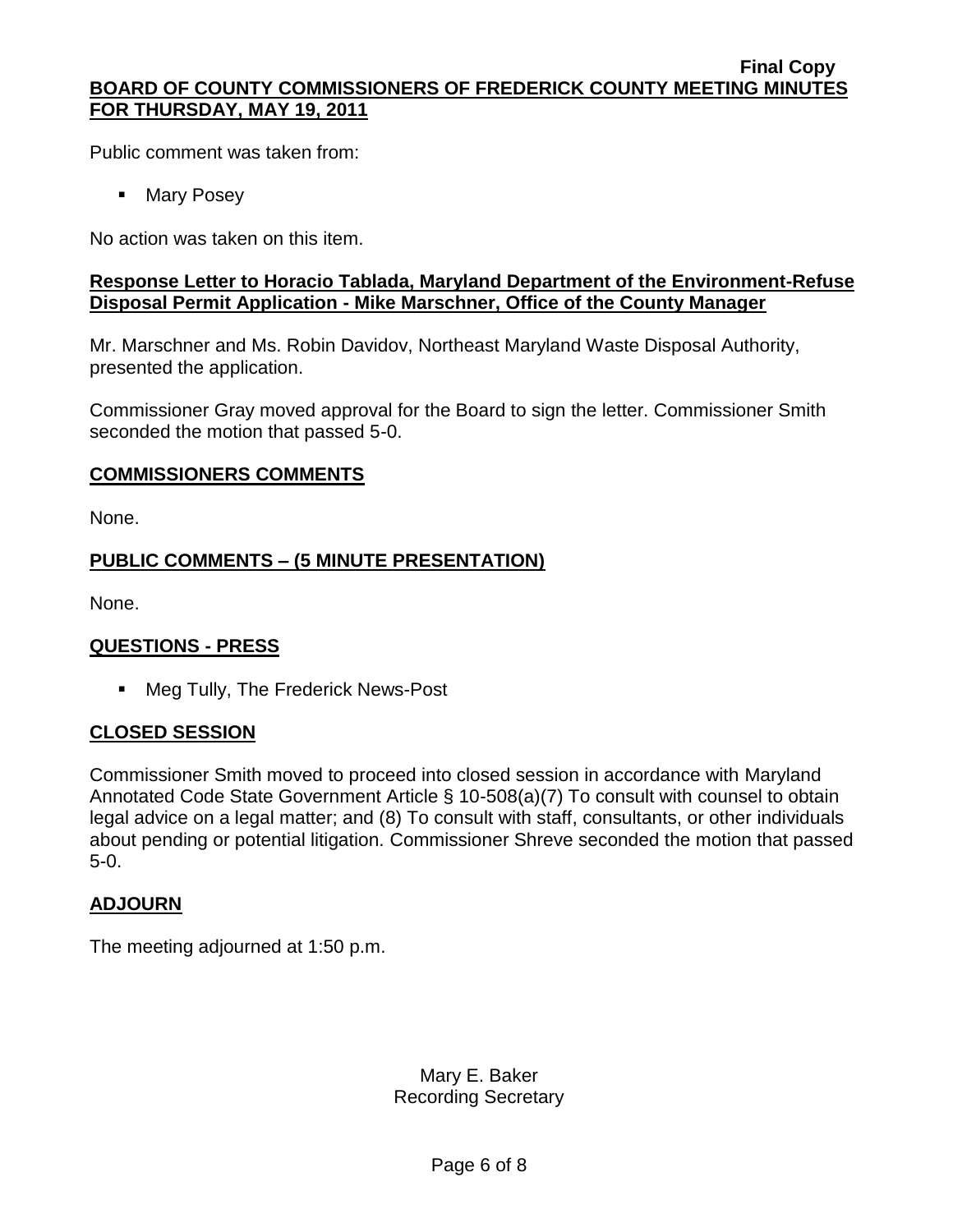## **FORM OF STATEMENT FOR CLOSING THE MEETING OF THURSDAY, MAY 19, 2011**

# **STATUTORY AUTHORITY TO CLOSE SESSION**

# **State Government Article §10-508(a):**

(7) To consult with counsel to obtain legal advice on a legal matter; and

(8) To consult with staff, consultants, or other individuals about pending or potential litigation.

# **Motion:**

Commissioner Smith moved to proceed into closed session in accordance with Maryland Annotated Code State Government Article § 10-508(a)(7) To consult with counsel to obtain legal advice on a legal matter; and (8) To consult with staff, consultants, or other individuals about pending or potential litigation. Commissioner Shreve seconded the motion that passed 5-0.

# **Time and Location:**

2:00 p.m. – Third Floor Meeting Room, Winchester Hall

# **Topic to be Discussed:**

To discuss with staff and the county's attorneys the status and settlement of a potential lawsuit.

> Mary Baker Recording Secretary